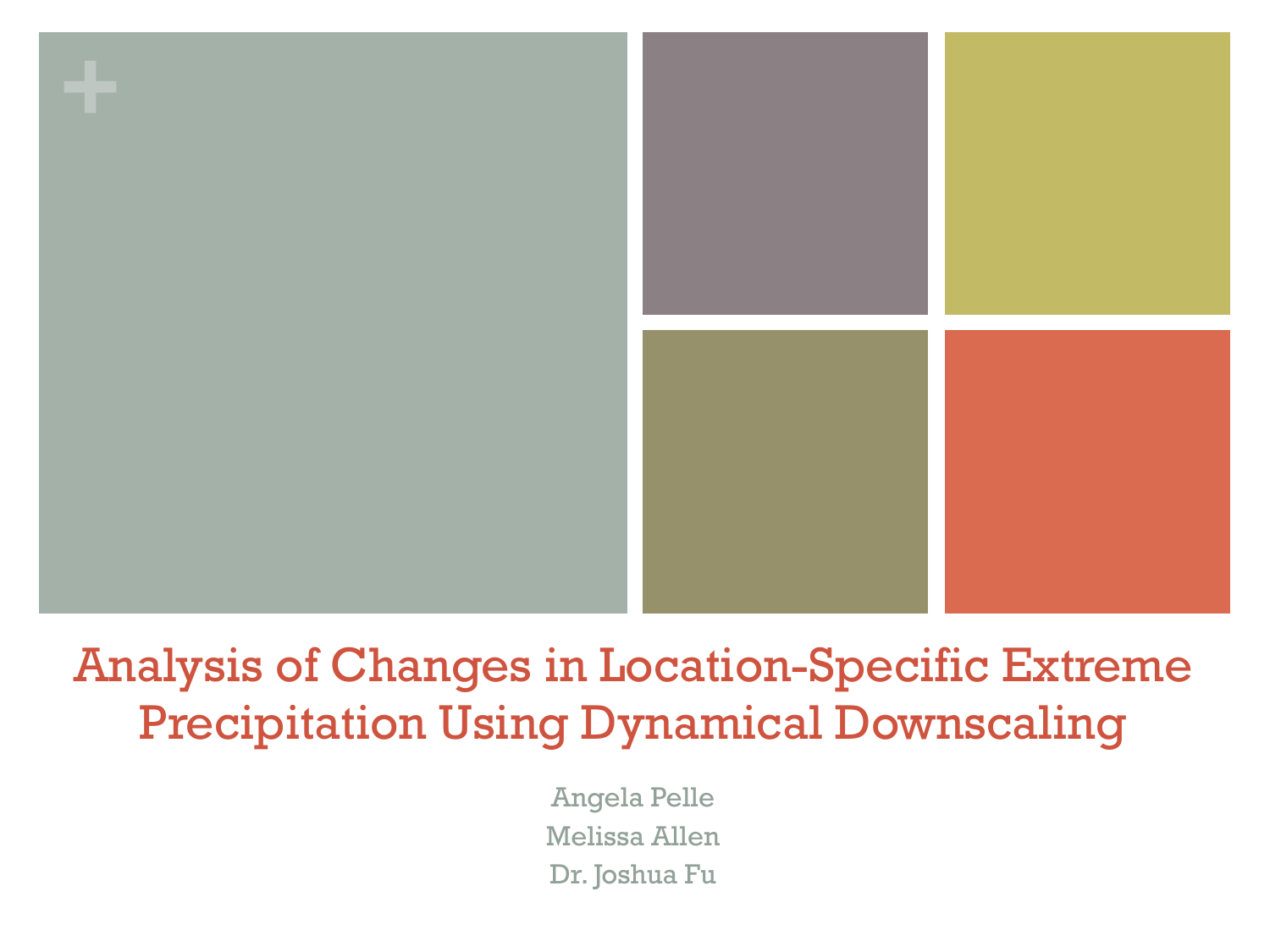

**+**

- $\blacksquare$  Climate models indicate that an increase in global mean temperature will lead to increased frequency and intensity of storms of a variety of types.
- $\blacksquare$  Determine if rain gage data from stations in southern Sweden indicate an increase in extreme precipitation over two thirty year periods.
- **E** Compare the results of the statistical analysis of the observational data with results for the same period produced by the CESM DOE-NCAR global model.
- Compare CESM global results with WRF-ARWA regional model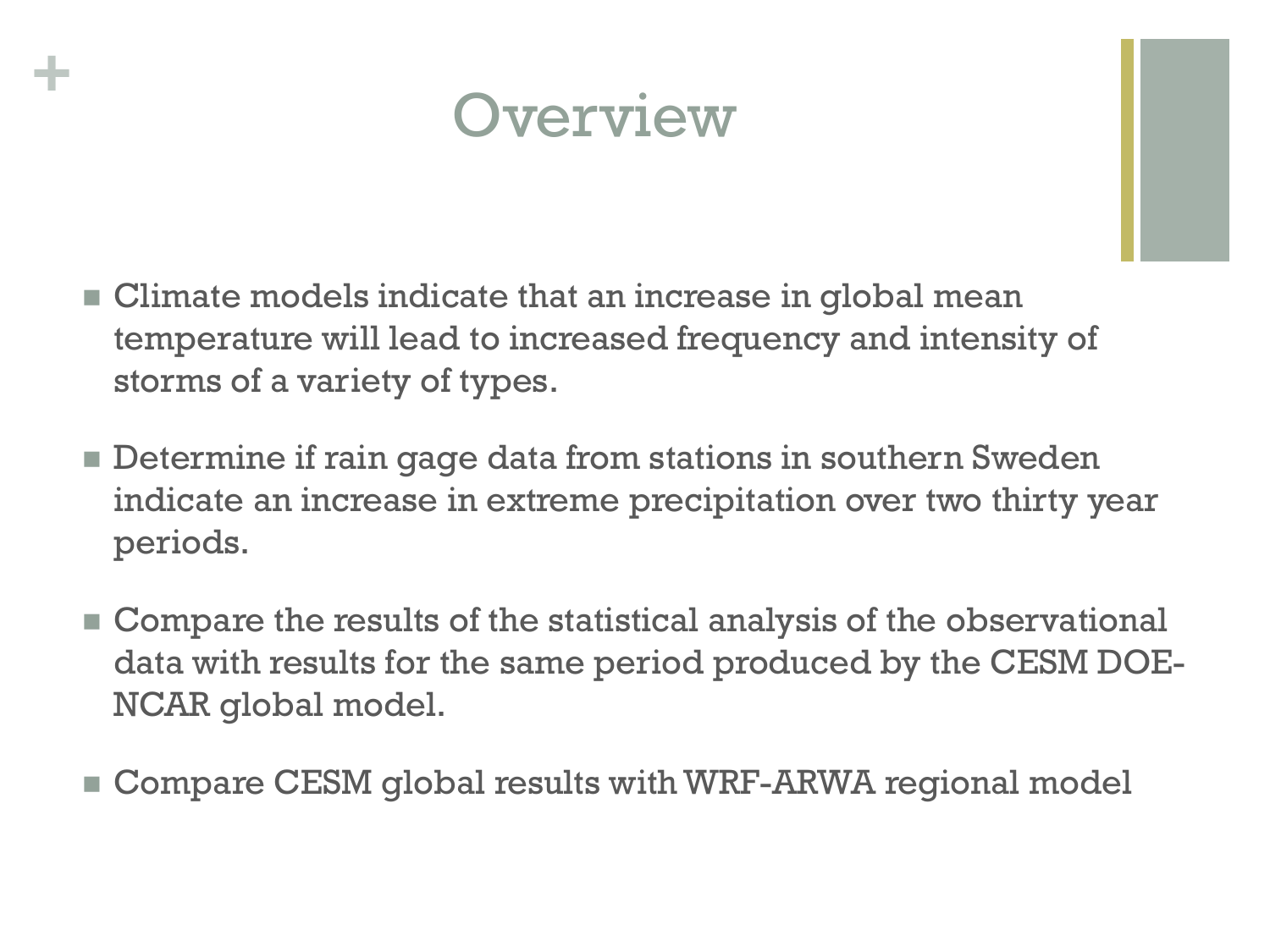

**+**

- $\blacksquare$  Two thirty year periods, 1961-1980 and 1981-2010, were used to determine if the there has been an increase in extreme precipitation events.
- $\blacksquare$  Statistical models Generalized Extreme Value Theory (GEV), Log Pearson Type III (LP3), and General Pareto (GP) were used to analyze observational data and results from CESM global model.
- **NRF-ARWA regional model results (same two time periods)** will be run through same statistical models to compare with observational data and CESM global model results.